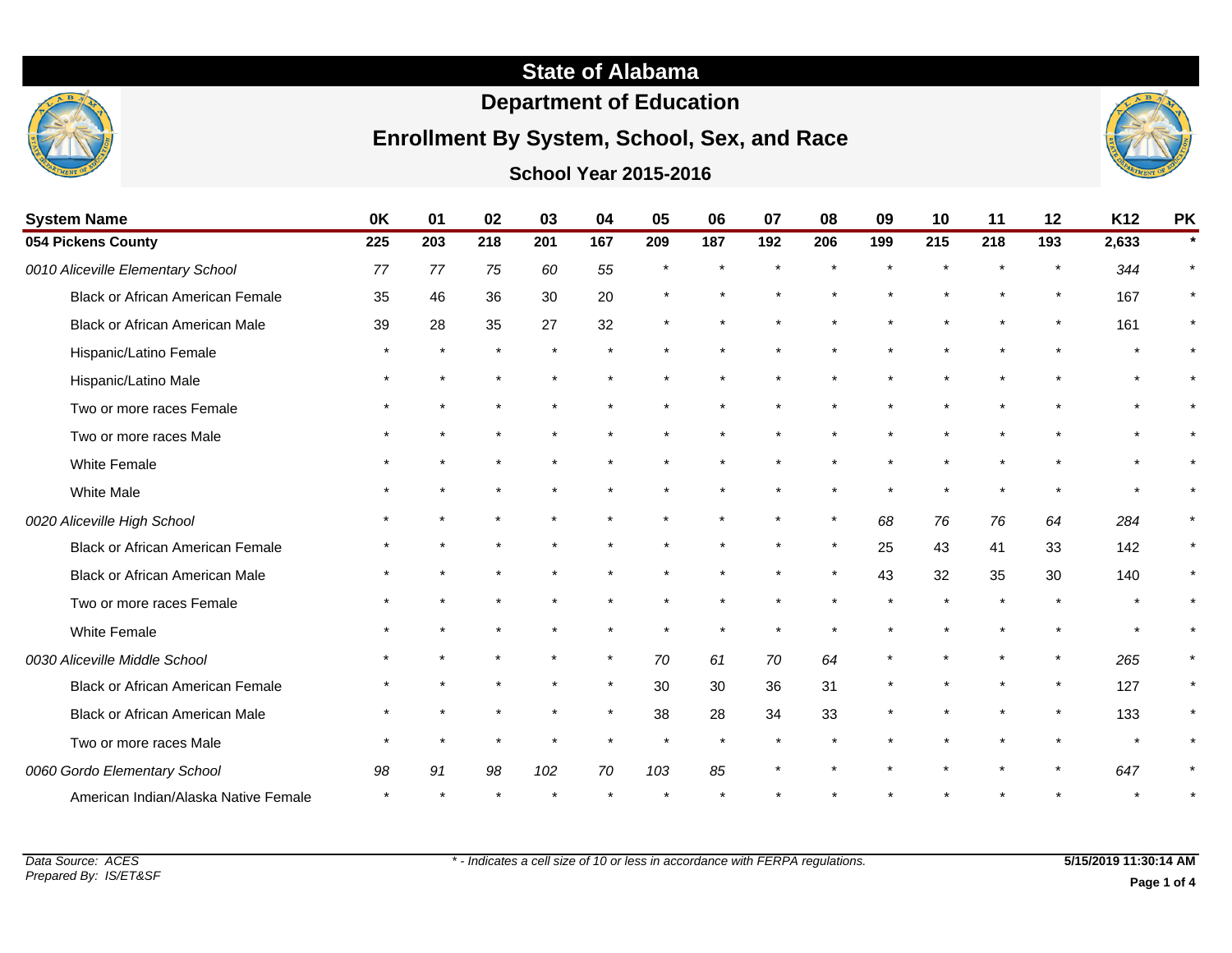# **State of Alabama**

# **Department of Education**

## **Enrollment By System, School, Sex, and Race**

### **School Year 2015-2016**



| <b>System Name</b>                      | 0K  | 01      | 02      | 03  | 04      | 05  | 06      | 07      | 08  | 09  | 10      | 11  | 12  | K12   | <b>PK</b> |
|-----------------------------------------|-----|---------|---------|-----|---------|-----|---------|---------|-----|-----|---------|-----|-----|-------|-----------|
| 054 Pickens County                      | 225 | 203     | 218     | 201 | 167     | 209 | 187     | 192     | 206 | 199 | 215     | 218 | 193 | 2,633 | $\star$   |
| 0060 Gordo Elementary School            | 98  | 91      | 98      | 102 | 70      | 103 | 85      |         |     |     |         |     |     | 647   |           |
| American Indian/Alaska Native Male      |     |         |         |     |         |     |         |         |     |     |         |     |     |       |           |
| Asian Female                            |     |         |         |     |         |     |         |         |     |     |         |     |     |       |           |
| Asian Male                              |     |         |         |     |         |     |         |         |     |     |         |     |     |       | $\star$   |
| <b>Black or African American Female</b> | 11  | 15      | $\star$ | 15  | $\star$ | 11  | 12      |         |     |     |         |     |     | 78    | $\star$   |
| Black or African American Male          | 11  | $\star$ | 13      | 22  | 11      | 14  |         |         |     |     |         |     |     | 83    | $\star$   |
| Hispanic/Latino Female                  |     |         |         |     |         |     |         |         |     |     |         |     |     | 19    | $\star$   |
| Hispanic/Latino Male                    |     |         |         |     |         |     |         |         |     |     |         |     |     | 22    | $\star$   |
| Two or more races Female                |     |         |         |     |         |     |         |         |     |     |         |     |     |       | $\star$   |
| Two or more races Male                  |     |         |         |     |         |     |         |         |     |     |         |     |     |       |           |
| White Female                            | 22  | 31      | 35      | 27  | 21      | 37  | 24      |         |     |     |         |     |     | 197   |           |
| White Male                              | 42  | 40      | 34      | 25  | 27      | 34  | 28      |         |     |     |         |     |     | 230   | $\star$   |
| 0070 Gordo High School                  |     |         |         |     |         |     | $\star$ | 84      | 97  | 89  | 85      | 93  | 88  | 536   |           |
| American Indian/Alaska Native Female    |     |         |         |     |         |     |         |         |     |     |         |     |     |       |           |
| American Indian/Alaska Native Male      |     |         |         |     |         |     |         |         |     |     |         |     |     |       |           |
| Asian Female                            |     |         |         |     |         |     |         |         |     |     |         |     |     |       |           |
| Asian Male                              |     |         |         |     |         |     |         |         |     |     |         |     |     |       | $\star$   |
| <b>Black or African American Female</b> |     |         |         |     |         |     |         | $\star$ | 14  | 17  | $\star$ | 17  |     | 74    | $\star$   |
| Black or African American Male          |     |         |         |     |         |     |         | 13      | 13  |     | 16      | 12  | 18  | 80    |           |
| Hispanic/Latino Female                  |     |         |         |     |         |     |         |         |     |     |         |     |     |       |           |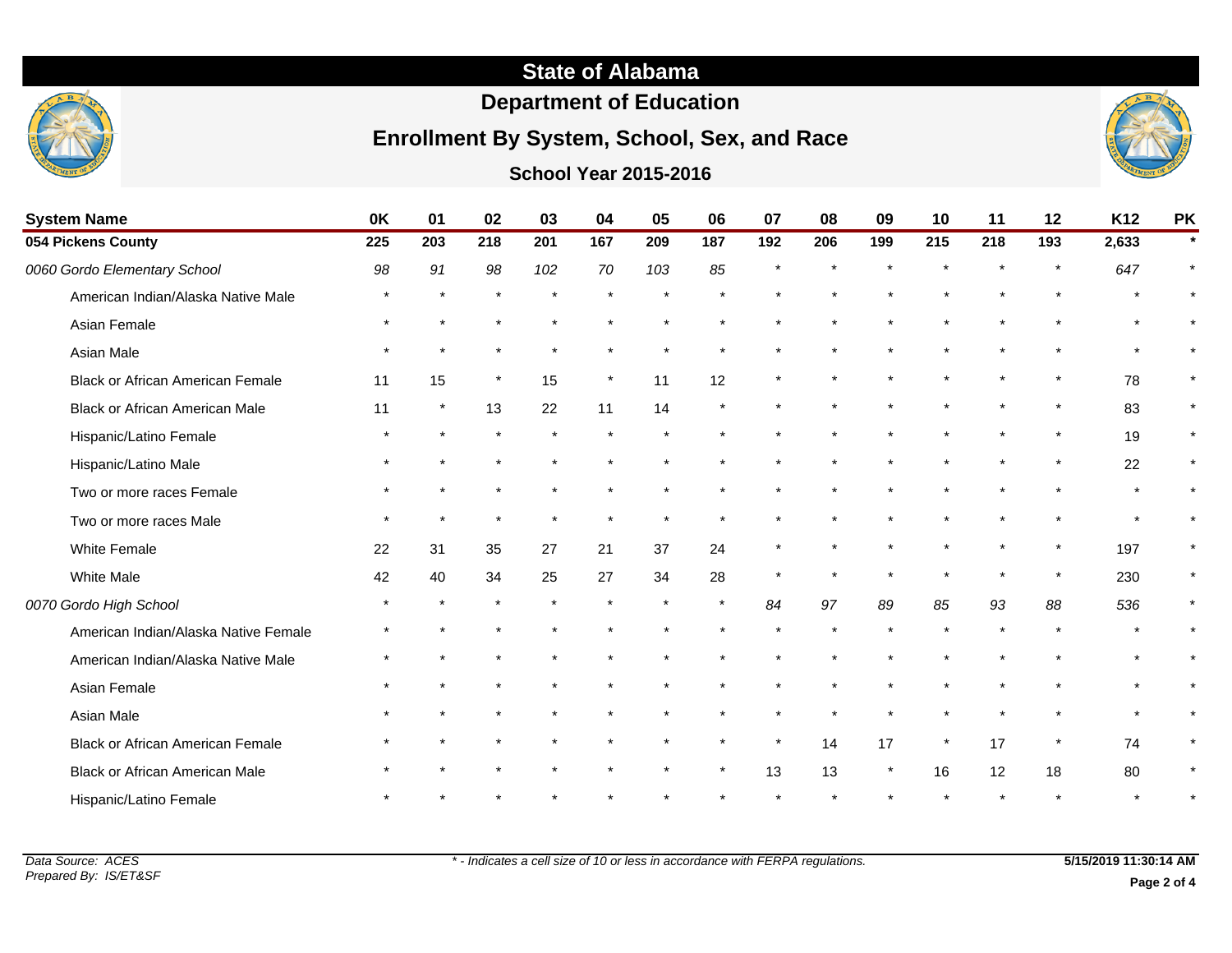

## **Department of Education**

# **Enrollment By System, School, Sex, and Race**



**School Year 2015-2016**

| <b>System Name</b>                      | 0K      | 01     | 02  | 03      | 04      | 05      | 06            | 07      | 08  | 09  | 10      | 11            | 12      | K12   | <b>PK</b> |
|-----------------------------------------|---------|--------|-----|---------|---------|---------|---------------|---------|-----|-----|---------|---------------|---------|-------|-----------|
| 054 Pickens County                      | 225     | 203    | 218 | 201     | 167     | 209     | 187           | 192     | 206 | 199 | 215     | 218           | 193     | 2,633 |           |
| 0070 Gordo High School                  |         |        |     |         | $\star$ |         | $\star$       | 84      | 97  | 89  | 85      | 93            | 88      | 536   |           |
| Hispanic/Latino Male                    |         |        |     |         |         |         |               |         |     |     |         | $\star$       | $\star$ |       |           |
| Two or more races Male                  |         |        |     |         |         |         |               |         |     |     |         |               |         |       |           |
| <b>White Female</b>                     |         |        |     |         |         |         | $\pmb{\star}$ | 33      | 28  | 30  | 23      | 26            | 30      | 170   |           |
| <b>White Male</b>                       |         |        |     |         |         |         |               | 29      | 35  | 30  | 32      | 35            | 27      | 188   |           |
| 0080 Pickens County High School         |         |        |     |         |         |         | $\star$       | 38      | 45  | 42  | 54      | 49            | 41      | 269   |           |
| Asian Female                            |         |        |     |         |         |         |               |         |     |     | $\star$ | $\pmb{\star}$ | $\star$ |       |           |
| <b>Black or African American Female</b> |         |        |     |         | $\star$ |         |               | 14      | 15  | 13  | 20      | 15            | 19      | 96    |           |
| <b>Black or African American Male</b>   |         |        |     |         |         |         |               | $\star$ | 21  | 14  | 18      | 11            | $\ast$  | 84    |           |
| Two or more races Female                |         |        |     |         |         |         |               |         |     |     |         | $\star$       | $\star$ |       |           |
| Two or more races Male                  |         |        |     |         |         |         |               |         |     |     |         |               |         |       |           |
| White Female                            |         |        |     |         |         |         |               |         |     |     | $\star$ | 13            |         | 41    |           |
| <b>White Male</b>                       | $\star$ |        |     | $\star$ |         |         |               |         |     |     |         |               |         | 43    |           |
| 0090 Reform Elementary School           | 50      | 35     | 45  | 39      | 42      | 36      | 41            |         |     |     |         | $\star$       | $\star$ | 288   |           |
| <b>Black or African American Female</b> | 12      | 13     | 18  | $\star$ | $\star$ | $\star$ | 11            |         |     |     |         |               | $\star$ | 78    |           |
| <b>Black or African American Male</b>   | 16      | $\ast$ | 11  |         | 16      | 12      | 18            | $\star$ |     |     |         |               |         | 90    |           |
| Hispanic/Latino Male                    |         |        |     |         |         |         |               |         |     |     |         |               |         |       |           |
| Two or more races Female                |         |        |     |         |         |         |               |         |     |     |         |               |         |       |           |
| Two or more races Male                  |         |        |     |         |         |         |               |         |     |     |         |               |         |       |           |
| <b>White Female</b>                     |         |        |     |         |         |         |               |         |     |     |         |               |         | 50    |           |